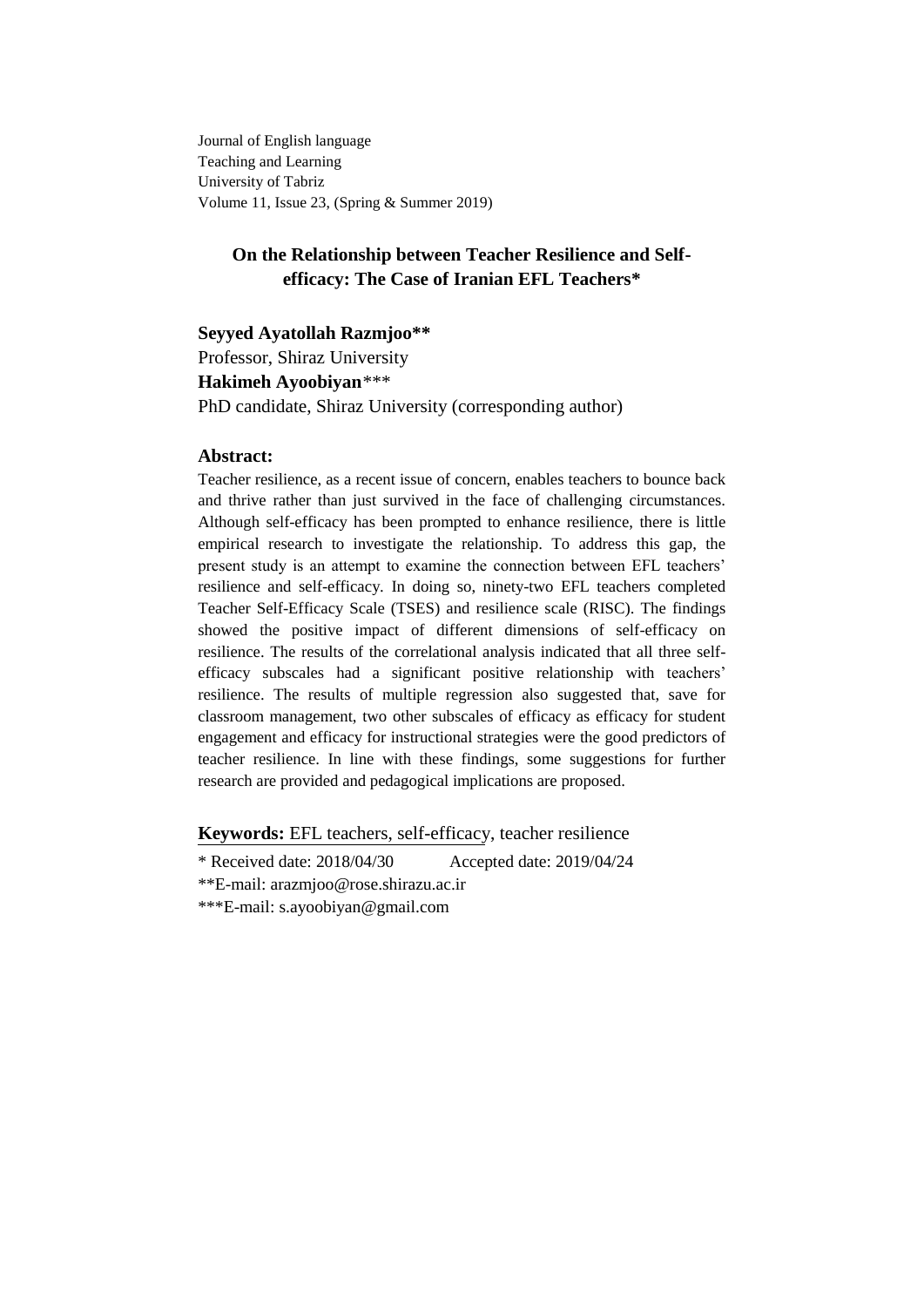## **Introduction**

The crucial role of teachers in every educational context is undeniable. Wright (2010) believes that by just improving the effectiveness of our teachers, we can improve our education. Recently, a groundbreaking shift of orientation is evident in views toward teachers as an offshoot and dominance of sociocultural theory and constructivists. The shift has been made from a simplistic and passive view toward teacher in which teacher is considered as just a container and consumer of knowledge toward an alternative approach regarding teacher as theorizer and decision maker (Kumardevelue, 2006). As in Post method pedagogy, teachers are empowered to have their own voice and emphasize their important role. This sort of paradigm shifts results in informing teachers to equip themselves with the qualifications that enhance their professional development.

Teacher resilience as one of these qualities is a multidimensional and developmental construct that has recently attracted the attention of some researchers, especially in the last two decades. Teaching is a profession full of everyday challenges. Experiencing multiple challenges may put teachers at risk of burn out or attrition. But looking from the positive side, resilience is emerged in teaching discourse as "emotional practice and is found to be a multidimensional, socially constructed concept that is relative, dynamic and developmental in nature" (Gu & Day, 2007). By focusing on resilience, we can help our teachers both survive and thrive in challenging circumstances (Beltman, Mansfield & Price, 2011). However, the positive role of resilience has been investigated in few numbers of empirical studies trying to shed light on the relationship teacher resilience and personal (e.g. motivation, selfefficacy) or contextual resources (e.g. support from outside). The papers are mostly qualitative with small sample sizes and with the aim of understanding teachers' experiences at different stages of their teaching.

Motivated by the paucity of research in this era, the present study is an attempt to investigate the influential impact of self-efficacy in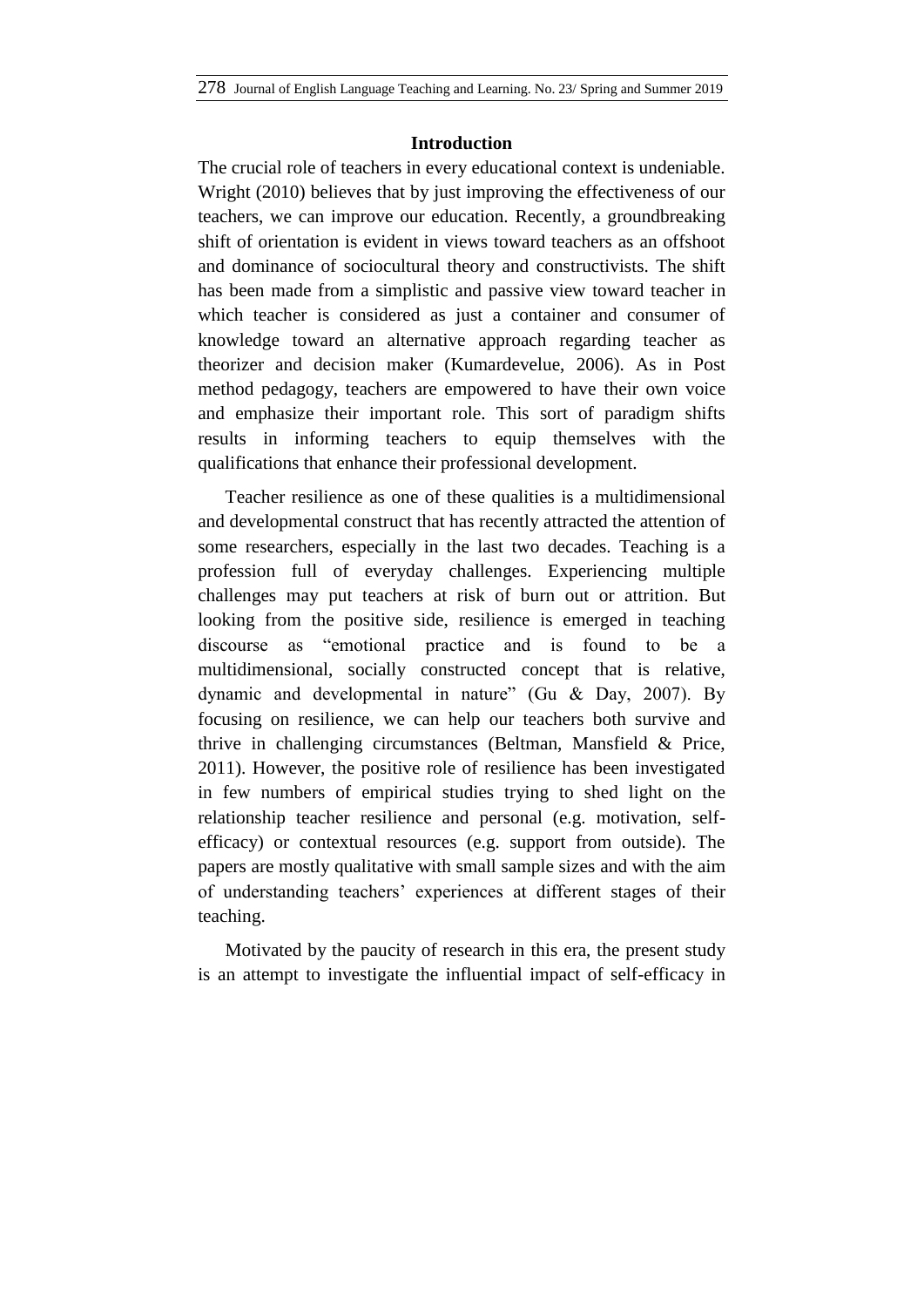promoting resilience among ELT teachers. Of particular importance to this study is examining the degree to which self-efficacy of English teachers can promote their resilience.

Previous studies have provided ample evidence on the degree of association between self-efficacy and positive teacher related attributes. Teachers possessing a higher degree of self-efficacy are more committed and less likely to burn out (Chesnut & Burley, 2015). They have more tendency towards applying creative teaching methods (Thurlings, Evers, & Vermeulen, 2015), and experience higher levels of job satisfaction (Caprara, at el, 2003). Self-efficacious teachers have a stronger potential to enhance their student learning (Shaughnessy, 2004; Tournaki & Podell, 2005).

Considering the positive role of self-efficacy on different dimensions of teacher performance, the current study is an attempt to understand the influential role of self-efficacy in promoting resilience among teachers in ELT context. Few studies investigate the interplay between these two variables and there is a gap for in-depth investigations into the degree of association between resilience and self-efficacy. The present study provides a comprehensive definition of these two variables and by using a quantitative method try to better inform the way through which they are related.

## **Literature review**

## **Teacher self-efficacy**

Self-efficacy is a qualification that attracted the attention of researchers as an influential factor in ELT context. The pioneer and introducer of self-efficacy, Bandura (1997), by proposing his social cognitive theory defines self-efficacy as "belief in one's capabilities to organize and execute the courses of action required to produce given attainments" (p.3). Other definitions have also been proposed by different people to bring it to the educational context, among them Tschannen-Moran, at. el (1998) who clarify teacher self-efficacy as "the teacher's belief in his or her capability to organize and execute courses of action required to successfully accomplish a specific teaching task in a particular context" (p.22).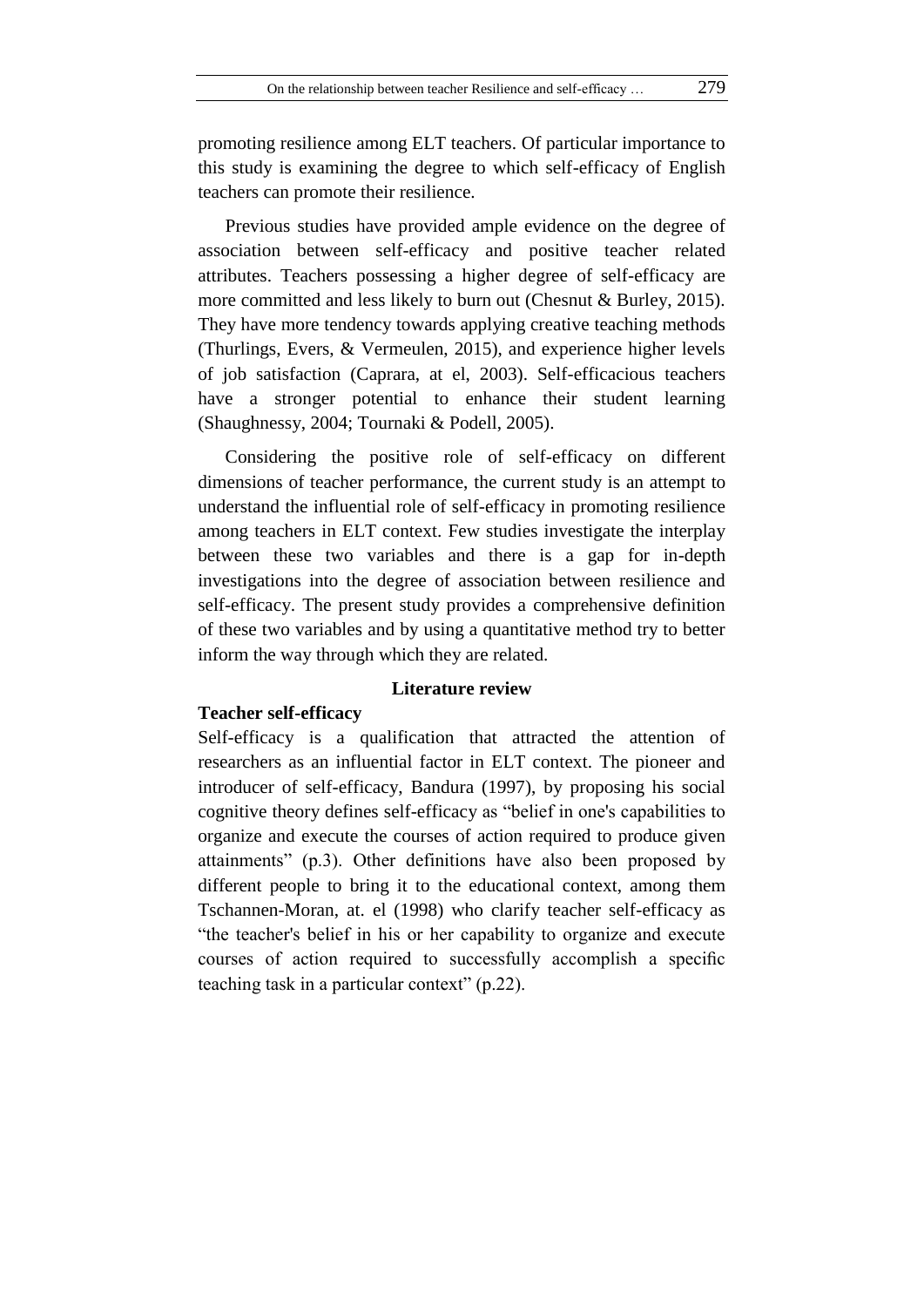Bandura (1997) presented four sources for self-efficacy including verbal persuasion, vicarious experience, mastery experience and emotional arousal. Out of them, Mastery experience for teachers can be considered as the main source for self-efficacy in which teachers' experience of students' success boosts their efficacy. On the other side, continuing students' failure lowered teachers' efficacy.

Variables contributed to building efficacy of teachers can be divided into two classes: contextual factors and personal factors. In contextual factors, it is believed that efficacy is a context-bound construct which can be built in a specific environment. Factors such as access to educational resources, receiving and enjoying support from their colleges and participating in the developmental program are all the ones that make them have more sense of efficacy (Ross & Bruce, 2007; Tschannen-Moran & Johnson, 2011). Among other contextual factors of improving teacher self-efficacy, the class size in that larger classes and student characteristics are referred in the literature (Lee et al., 1991; Raudenbush et al., 1992). Based on Lee et al. (1991) and Hoy and Spero (2005), high socio-economical class of students is influential in providing the sense of efficacy for teachers.

On the personal factors such as age, gender, experience and degree, Gencer & Cakiroglu (2007) indicate that gender makes no difference in perception of teachers' efficacy. But experience in most of the studies (Chan, 2008; Cruz & Arias, 2007; Huang, Liu, & Shiomi, 2007) is an important and determining factors in making sense of efficacy. In a way that more experienced teachers are more efficacious than novice teachers.

Majority of studies concerning the efficacy of teachers investigate the positive consequences of this construct and just some of them focus on examining factors that improve the efficacy of teachers. Ghanizadeh and Moafian (2011) investigated the amount of experience and conclude that teachers with higher experience are more efficacious rather than inexperienced ones. While Akbari and Moradkhani (2010) concentrate on the effect of degree among teachers and its relationship with their self-efficacy, they reported that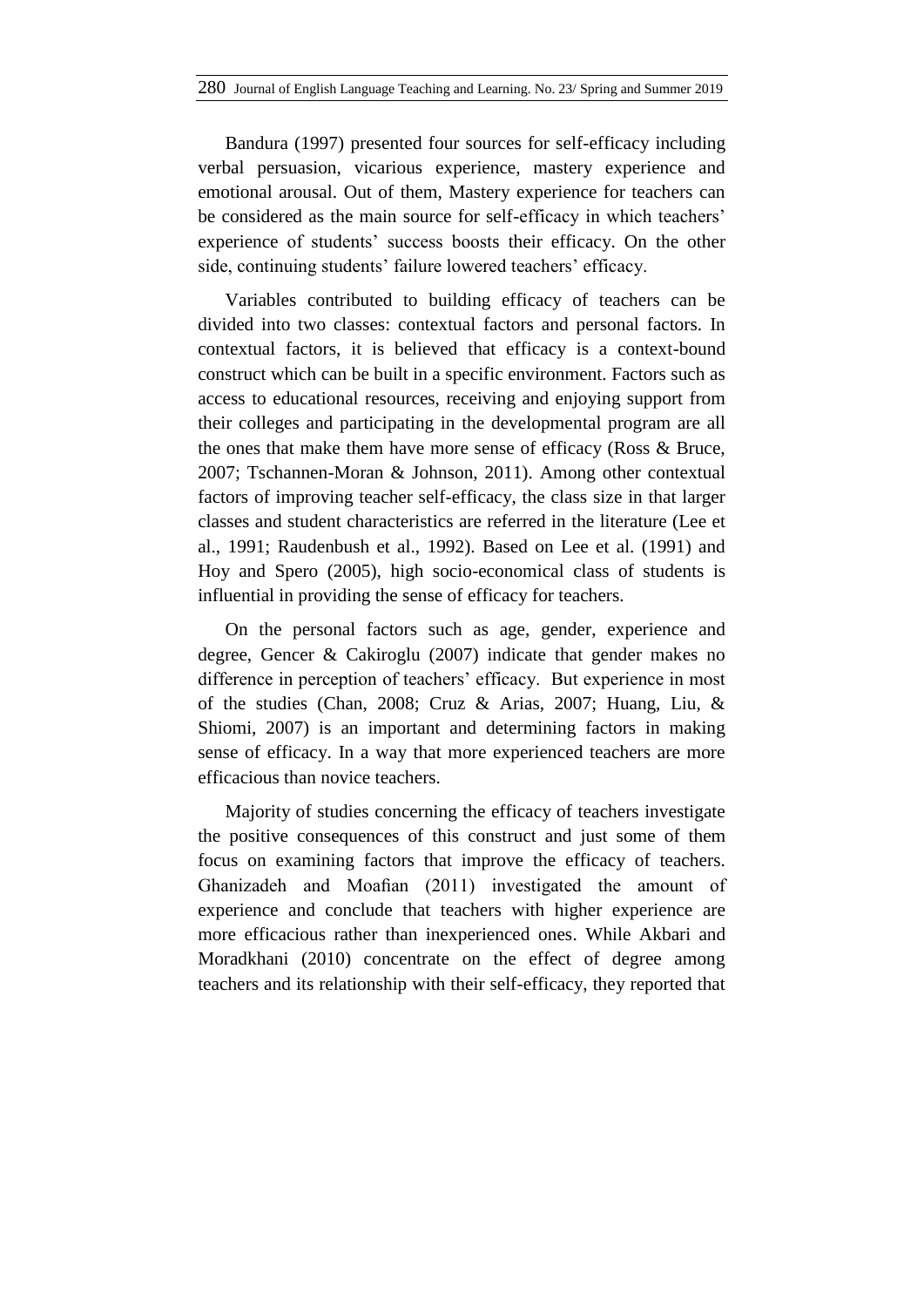seasoned EFL teachers feel more efficacious with no effect of holding an academic degree.

## **Teacher resilience**

One of the ongoing concerns for policymakers and teacher educators is equipping teachers with the qualities that improve teaching and result in effective and successful learning. A good number of studies has indicated that teachers as an influential element of every educational system face different challenges in different years of teaching and lack of ability in managing these difficulties may result in frustration and burn out. In preparing "classroom- ready" teachers (Mansfield, 2016), resilience is an attribute that empowers teachers to manage everyday challenges of teaching and thrive through their profession rather than survive**.** Day and Gu (2014) in their research indicates that teachers' resilience is connected with other positive outcomes such as professional commitment and development, beneficial engagement and job satisfaction.

Resilience, as a specific strategy that people apply when they encounter a kind of adverse situation (Castro, et al., 2009), has been attracted the attention of researchers especially those interested in education. Teachers, as an important contributor to each educational system, seems to be more successful and confident if they equip themselves with this developmental quality. More specifically, teacher resilience can be regarded as the process of positive adjustment and ongoing development in challenging contexts and circumstances. It can be formed by different sources such as individual, situational and contextual factors that interconnected in dynamic ways. Resilient teachers not only are able to thrive professionally and personally but also they can enjoy job satisfaction, positive self-beliefs, general wellbeing and also a higher level of commitment to their profession.

"*Resilience offers a useful lens which allows us to probe teachers internal and external worlds to explore which factors, individually and in combination, influence their capacity to sustain their passion, enthusiasm and strong sense of fulfilment*." (Gu, Q. & Li, Q. (2013) p.288-303).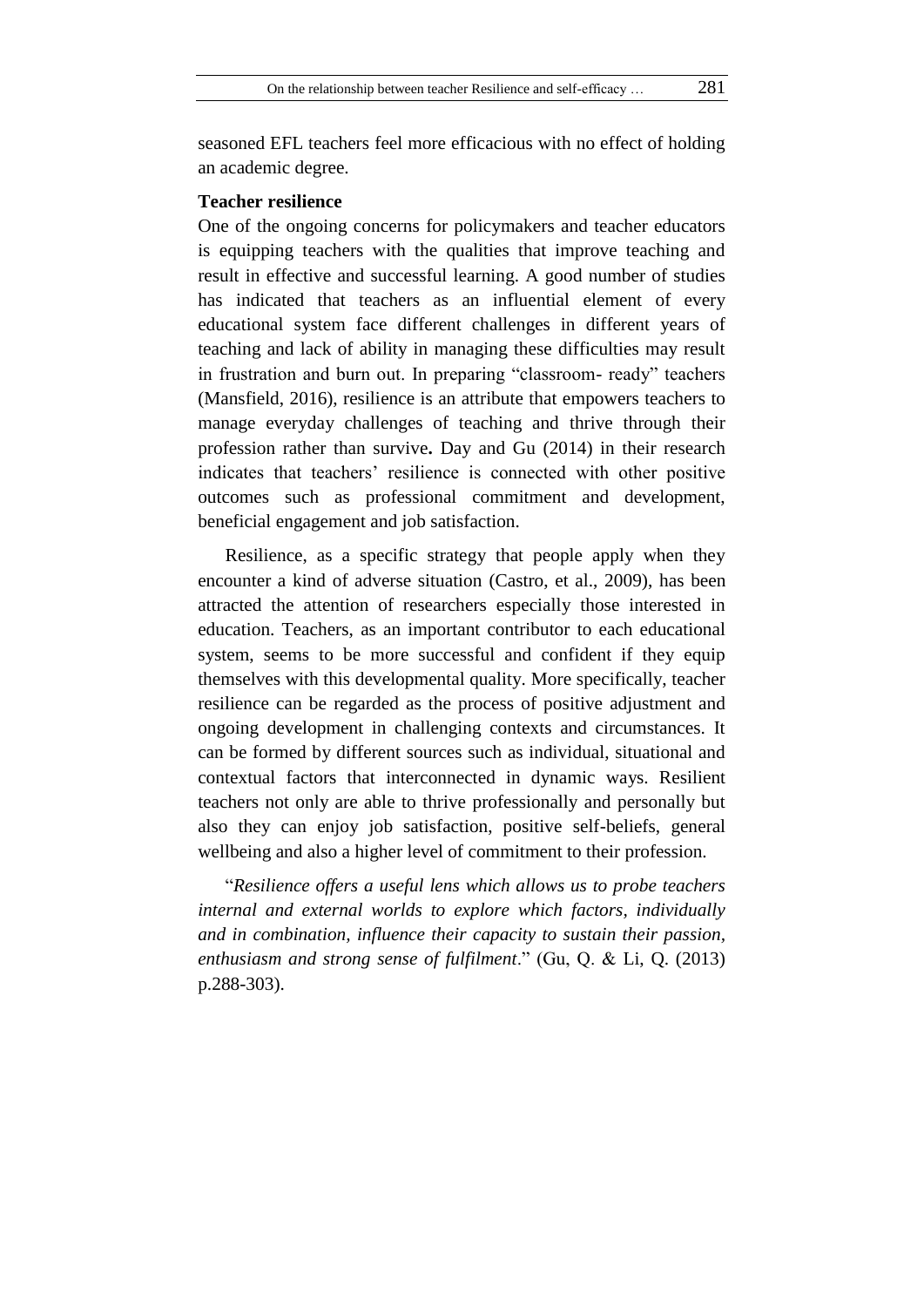Mansfield, et al (2012), whose study is one of the most comprehensive projects on teacher resilience, postulate four major aspects of resilience- professional dimension, emotional dimension, social dimension and motivational dimension. In the teaching context, professional-related dimension composites of teaching competence and skills, organization, preparation, facilitating effective learning, class management, the ability to be flexible. Emotional dimension mostly relating to personal attributes and attitudes includes selfconfidence, having a sense of humor, the capability of bouncing back. Social dimension mainly shaped by factors such as asking others for help, interpersonal skills, ability to utilize suggestions from others, professional and personal supporting networks.

Personal resources including self-efficacy, social and emotional competence and motivation are crucial in formulating both success and resilience ((Beltman et al., 2011). In addition, resilience is connected with other positive qualities of job satisfaction, professional commitment and engagement (Day & Gu, 2014) as well as student achievement and teacher overall quality (Gu & Li, 2015). Although researchers of resilience proposed that resilience may have emerged in the cases of adversity (Doney, 2013), most of recent teacher resilience studies argue that teacher requires an everyday resilience to manage challenges and handle difficulties that they may face during their everyday practice (Gu & Day, 2013; Gu & Li, 2013). Every day resilience is something more than just bouncing back from specific challenges, rather it is an ability or better to say a quality for teachers to manage everyday emotional and intellectual challenges over time as they thrive professionally (Mansfield et al, 2016). Particular skills and strategies are important in developing resilience because it is not just a personal capacity but is "a complex construct resulting from a dynamic relationship between risk and protective factors "(Beltman et al., 2011, p. 186). Some studies on resilience attempt to specify those risk and protective factors for teachers (Beltman et al., 2011).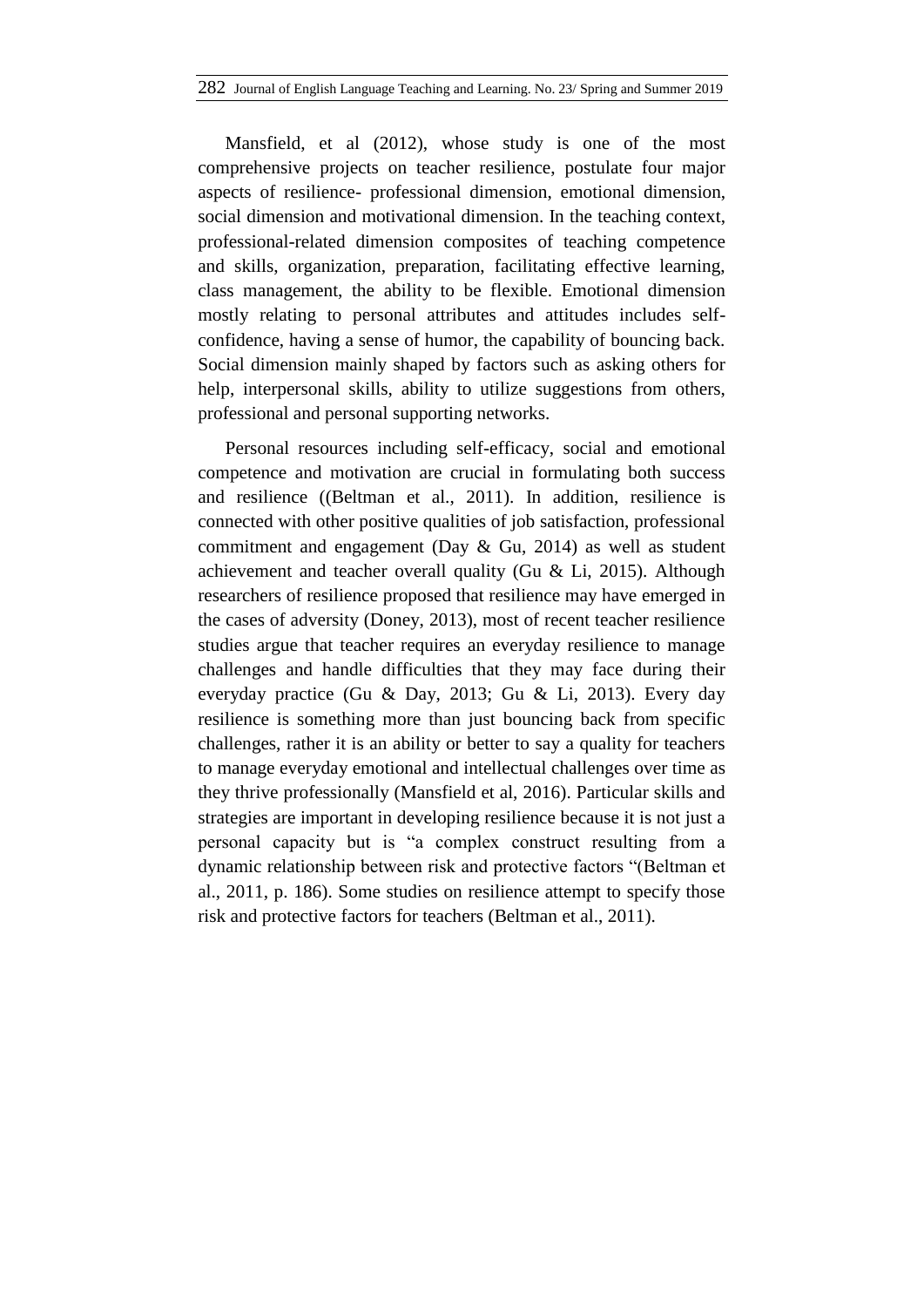What can be highlighted in literature is the fact that few studies try to regard resilience as adaptive, developmental and dynamic as raised by Hong (2012).

The present study seeks to provide answers to the following questions:

- 1) Is there any significant relationship between EFL teachers' resilience and their sense of efficacy?
- 2) Is there any significant relationship between the subscales of selfefficacy and resilience?

## **Method**

#### **Participants and context**

A total of ninety-two EFL teachers (56females and 36males) teaching general English courses to adults and teenagers in private language institutes were selected. The dominant approach in designing courses is based on the principles of communicative competence (Zhang & Rahimi, 2014) with the main objective of preparing students to communicate both orally and written. Often the ultimate objective is attending in international tests such the International English Language Testing System (IELTS) and the Test of English as a Foreign Language (TOEFL) (Rahimi & Zhang, 2015). Care was taken to include teachers teaching various levels of proficiency ranging from elementary to advance. The participants' teaching experience varied from less than one year to 25 years, and their age ranged between 19 and 60 years. They were assured that their information would be confidential and they could withdraw from the research without any consequences.

#### **Instruments**

In order to address the research questions, questioners were distributed in three sections; the first one aimed at collecting some background information such as age, gender, years of experience, degree and contact information for possible follow up analysis. Then, the researcher distributed the two validated instruments of Tschannen-Moran &Woolfolk Hoy (2001) for measuring self-efficacy and the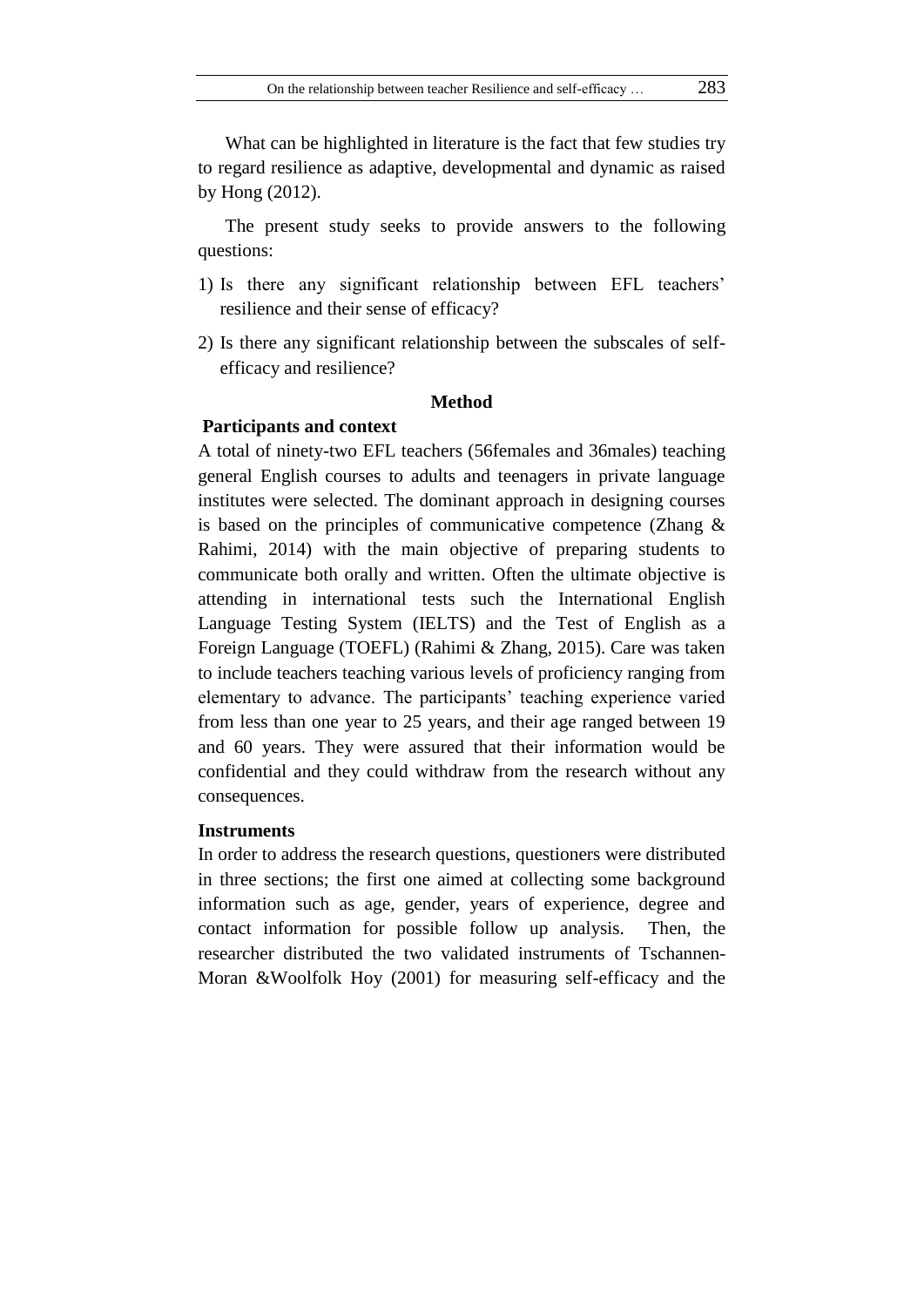Connor-David son Resilience scale (2003). The efficacy scale, which comprises 24 items, measures three subscales (eight items for each) of efficacy for student engagement, efficacy for instructional strategies, and efficacy for classroom management. Responses were given a 5 point Likert scale ranging from (1) "not at all" to (5) "a great deal" to 150 participants of this study. The participants were then surveyed via a 25-item, 5-point Likert-scale resilience questionnaire ranging from "Definitely Agree" to "Definitely Disagree" (Connor & Davidson, 2003).

## **Data collection and analysis**

A quantitative design of research was followed for data collection and analysis. Around 150 questioners were distributed in the form of hard copies or online link. Out of 150 questioners, 106 questioners were returned and after discarding those which were carelessly completed (e.g. selecting just one option for all questions), they were reduced to 92. Then data were fed into SPSS 25. To ensure the reliability of data Cronbach alpha was employed and to check the normality of distribution, Kolmogorov-Smirnov test (K-S test) was conducted. To answer the questions, examining the relationship between teachers' self-efficacy and their resilience, a series of Pearson product-moment correlations were conducted. Through these sets of correlation, the associations between scores of self-efficacy and its three subscales and scores on resilience were investigated. Furthermore, a multiple regression is run to examine the power of teacher's self-efficacy subscales in predicting resilience.

## **Result**

## **The relationship between teachers' resilience and self-efficacy**

The descriptive results for the overall scores and subscales of selfefficacy scale and resilience scale are presented in table1. As the table indicates, the Cronbach alpha values vary from 0.83 to 0.92 suggesting that the participants' responses to the items enjoy a relatively high internal consistency for both instruments of efficacy and resilience. Moreover, the p-values of the KS test which range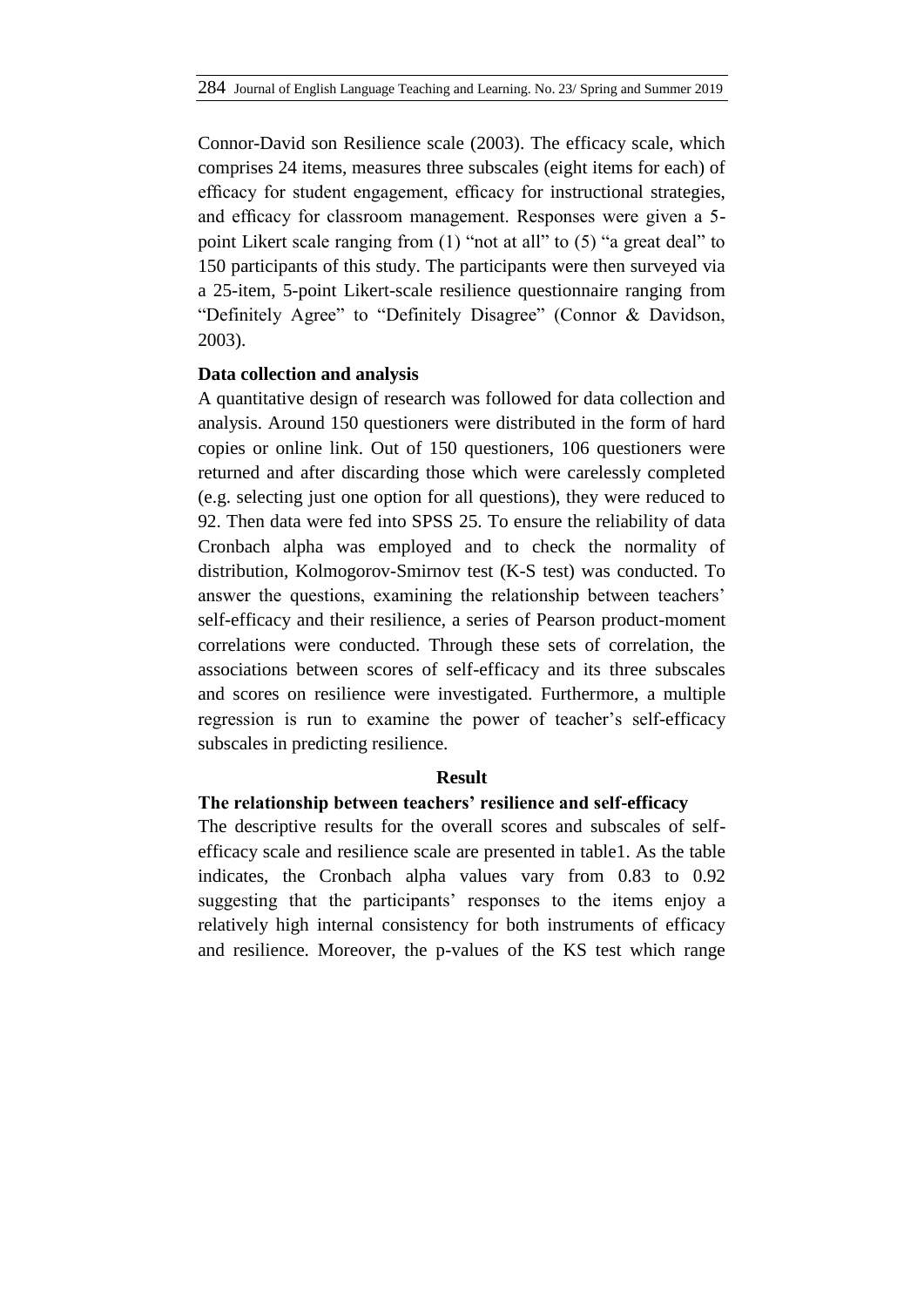from 0.05 to 0.11 demonstrate that the collected data are normally distributed.

|                            | Minimum | Maximum | Mean | <b>SD</b> | Alpha | KS Sig. |
|----------------------------|---------|---------|------|-----------|-------|---------|
| Self-efficacy              | 1.45    | 5       | 3.88 | 0.87      | 0.92  | 0.05    |
| for<br>student<br>Efficacy | 1.12    | 5       | 3.90 | 0.88      | 0.83  | 0.11    |
| engagement                 |         |         |      |           |       |         |
| Efficacy<br>for            | 1.5     | 5       | 3.95 | 0.87      | 0.87  | 0.08    |
| instructional strategies   |         |         |      |           |       |         |
| Efficacy for classroom     | 1.75    | 5       | 3.81 | 0.86      | 0.83  | 0.11    |
| management                 |         |         |      |           |       |         |
|                            |         |         |      |           |       |         |
| resilience                 | 1.4     | 5       | 3.72 | 0.83      | 0.86  | 0.07    |

**Table 1.** Descriptive statistics of teachers' self-efficacy and resilience

Regarding the first question, a series of Pearson- product correlation was conducted. The results in table 2 indicate that there is a moderate, but significant, relationship between teachers' total selfefficacy and resilience scores ( $r = 0.59$ ,  $p < 0.01$ ). It means that generally EFL teachers who are more efficacious in encouragement of students to participate in classroom activities, apply efficient and various teaching techniques, and deal with management-related issues are more resilient in adverse conditions or challenging situations.

**Table 2.** Correlation between total self-efficacy and resilience

|                                                                  | Resilience                                                                                                                                          |
|------------------------------------------------------------------|-----------------------------------------------------------------------------------------------------------------------------------------------------|
| Self-efficacy                                                    | 0.59                                                                                                                                                |
| the contract of the contract of<br>the control of the control of | the contract of the contract of<br>the contract of the contract of the contract of the contract of<br>the property of the control of the control of |

\*\*. Correlation is significant at the 0.01 level (2-tailed).

Considering the association between subscales of self-efficacy and resilience, significant positive correlations were observed in the case of efficacy for student engagement ( $r = 0.54$ ,  $p < 0.01$ ), efficacy for instructional strategies ( $r = 0.60$ ,  $p < 0.01$ ) and efficacy for classroom management ( $r = 0.39$ ,  $p < 0.01$ ), with the second subscale indicating the greatest correlation. In the table 3 Efficacy for classroom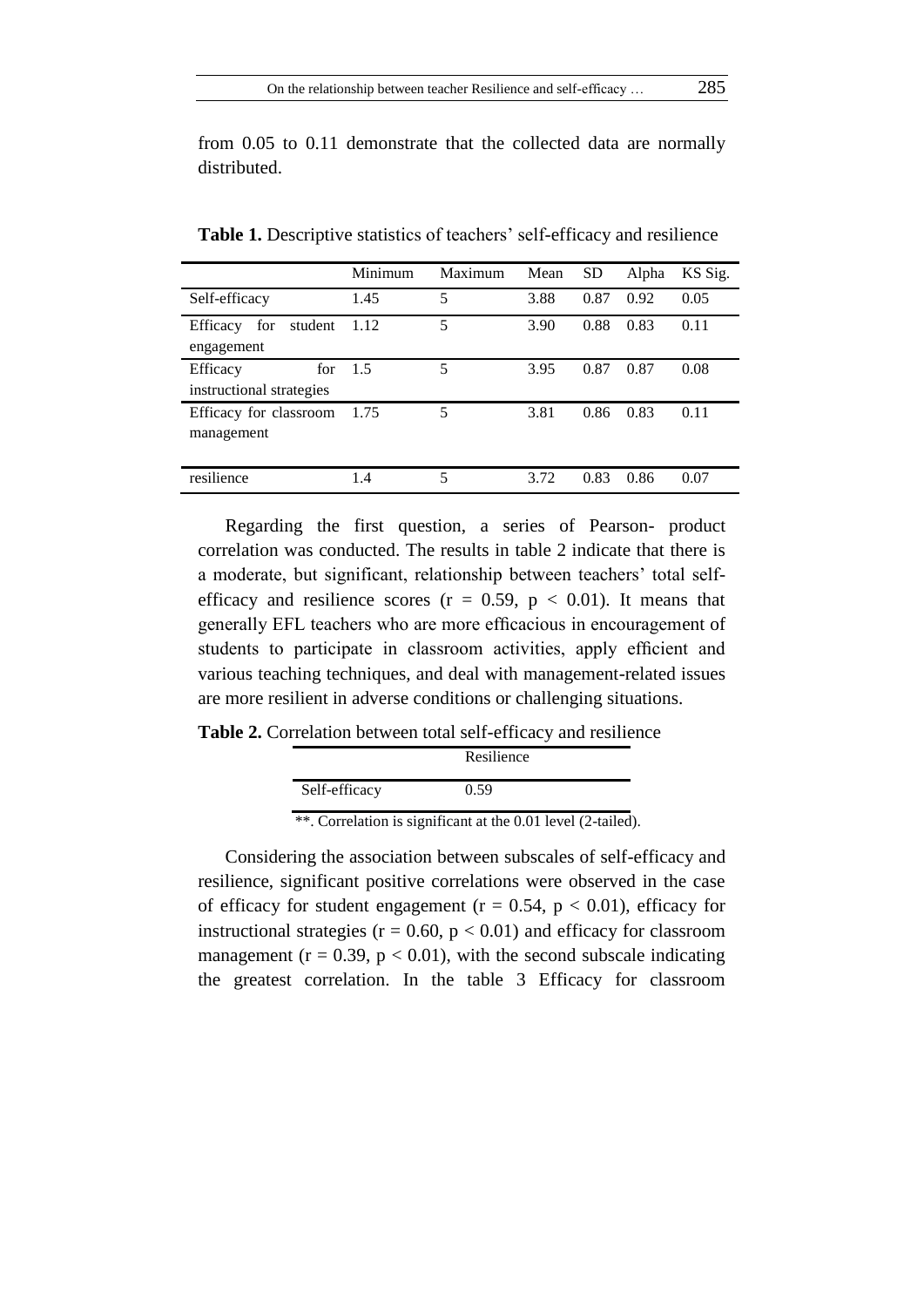management has the least correlation with a considerable distance with two other subscales.

**Table 3.** Correlation between the subscales of self-efficacy and resilience

|                                       | Resilience |
|---------------------------------------|------------|
| Efficacy for student engagement       | 0.54       |
| Efficacy for instructional strategies | 0.60       |
| Efficacy for classroom management     | 0.39       |

\*\*. Correlation is significant at the 0.01 level (2-tailed)

The results of multiple regression in the table 4 showed that only efficacy for student engagement and efficacy for instructional strategies are good predictors of teacher resilience.

**Table 4.** The results of regression analysis for teachers' self-efficacy subscales and resilience

|                      | Unstandardized<br>Coefficients |            | Standardized<br>Coefficients | t    | Sig.             |
|----------------------|--------------------------------|------------|------------------------------|------|------------------|
|                      | B                              | Std. Error | <b>B</b> eta                 |      |                  |
| Efficacy for student | .623                           | .275       | .268                         | 2.26 | .02              |
| engagement           |                                |            |                              | 7    | 6                |
| for<br>Efficacy      | 1.017                          | .265       | .468                         | 3.84 | .00.             |
| instructional        |                                |            |                              | 2    | $\boldsymbol{0}$ |
| strategies           |                                |            |                              |      |                  |
| for<br>Efficacy      | $-.154$                        | .264       | $-.065$                      |      | .56              |
| classroom            |                                |            |                              | .584 | 1                |
| management           |                                |            |                              |      |                  |

a. Dependent Variable: resilience

The model summary, as in table 5, demonstrated that the multiple correlation coefficients between subscales of self-efficacy and resilience is 0.63 and its adjusted value is around 0.38. Therefore, the model proposes that all three subscales of self-efficacy can predict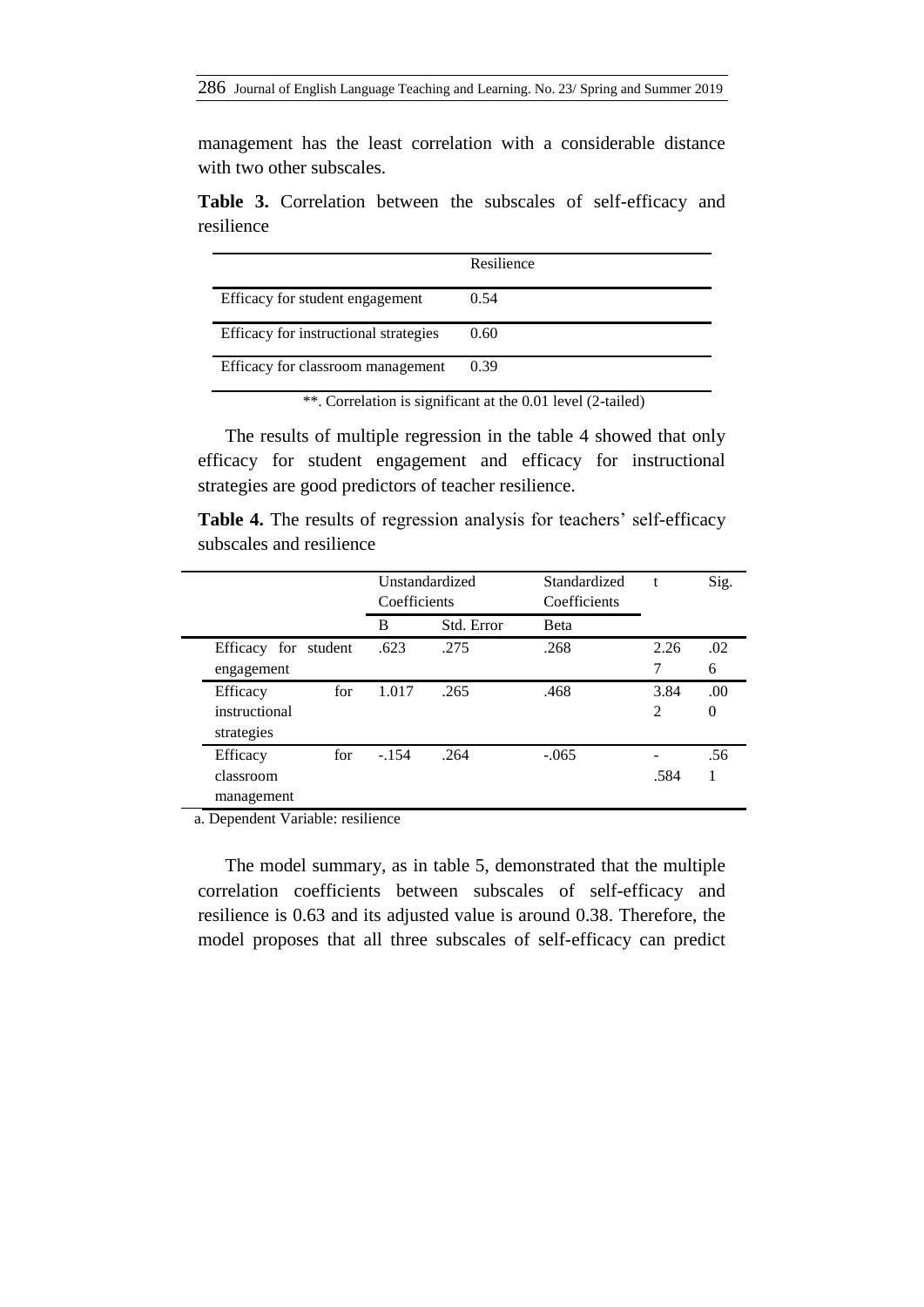almost 38% resilience, meaning that about 38% of the variation in resilience can be attributed to different subscales of self-efficacy.

**Table 5.** R <sup>2</sup> table for self-efficacy as the predictor of teachers' resilience.

| Model | R                 | R Square | Adjusted<br>Square | R | Std. Error of the Estimate |
|-------|-------------------|----------|--------------------|---|----------------------------|
|       | .637 <sup>a</sup> | .406     | .385               |   | 8.793                      |

a. Predictors: (Constant), efficacy for classroom management, efficacy for student engagement, efficacy for instructional strategies

### **Discussion**

Generally speaking, the results of the present study shows that teachers' self-efficacy can be considered as a predictor of their resilience. Though various subscales of self-efficacy have a different contribution to the promotion of resilience, the subscale of efficacy for classroom management has a weaker (though significant) correlation with resilience compared to two other subscales. These findings are in line with what Mansfield (2012) refers as" resilient teachers possess a sense of self-efficacy, feeling confident and competent, taking credit for and drawing sustenance from their accomplishments" (p. 361) Having a strong sense of self-efficacy is a prerequisite for teachers to be resilient and effective (Day, 2008). Self-efficacy for teachers can be considered as "a little idea with big impact'' (Tschannen-Moran & Woolfolk Hoy, 2007, p. 954). The result of the study supports the theory of Bandura (1997) in which he proposed that teachers' selfefficacy would be associated with the attempt that teachers invest in their teaching, the aims they set for themselves and their resilience in the face of setbacks. The findings highlight that self-efficacy might be an essential contributor to teacher resilience (Gu & Day, 2007; Henderson & Milstein, 2003). Hong (2012) believes that

*"it seems that teachers who have a stronger sense of efficacy perceive difficulties as challenges rather than threats, and thus invest*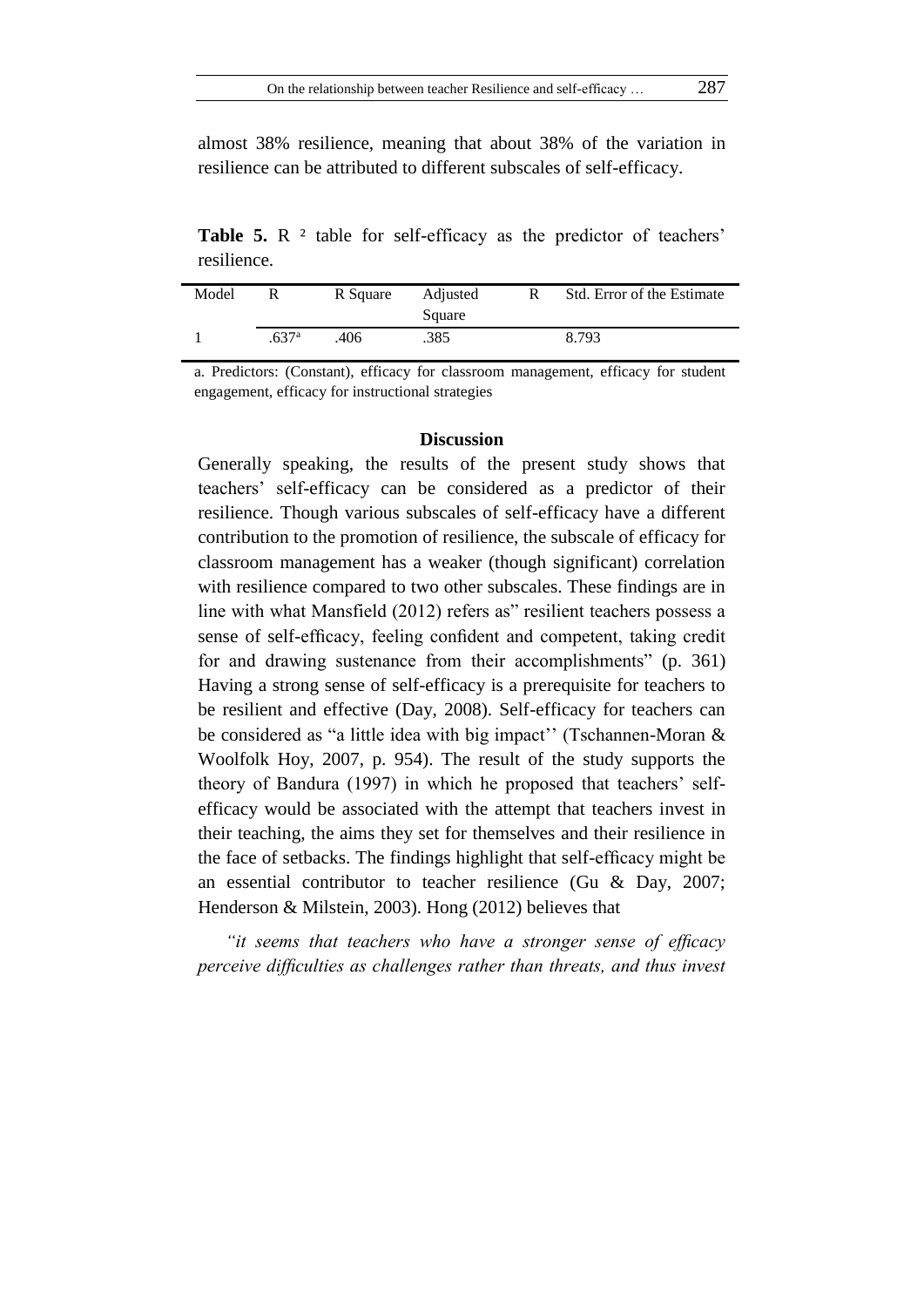*their effort in the face of adversities and direct their efforts in resolving problems. Whereas those who have a low sense of efficacy believe there is little they can do to change the problems they perceive, and thus put less effort and do not strongly persevere when difficulties arise.* (*p. 420)*

The results of multiple regression also showed that only two subscales of self-efficacy can be regarded as predictors of resilience. To provide a sound explanation, the nature of participated teachers and different sources of efficacy which they utilized should be closely considered. Most teachers are the novice (with less than four years of teaching) and highly experienced teachers are low in number.

Based on Tschannen-Moran and Hoy (2007), novice teachers try to formulate their voices through depending mostly on the support of their colleagues. Therefore, verbal persuasion is the most prevailing source of attaining efficacy. In the case of experienced teachers, they depend more on mastery experience, the strongest source of efficacy, gathered over years of teaching. These successful and subsequent experiences strengthen the teachers' self-efficacy in a cyclical nature. This finally leads to better performance which enhanced teachers' efficacy (Tschannen-Moran & Hoy, 1998).

## **Conclusion**

Through adopting a quantitative design, the current study demonstrated the positive relationship between EFL teachers' selfefficacy and their resilience. Based on aforementioned findings, all subscales of self-efficacy (efficacy for student engagement, instructional strategies, and classroom management) measurably correlate with teachers' resilience. Though the degree of the association varies for different subscales.

Given the findings of the present study, teachers, teacher educator s and language policymakers should figure out the significance of how to promote teachers' efficacy to foster resilience among EFL teachers.

Although this piece of research was a quantitative one with a large number of participants and lacks the qualitative phase, it opens the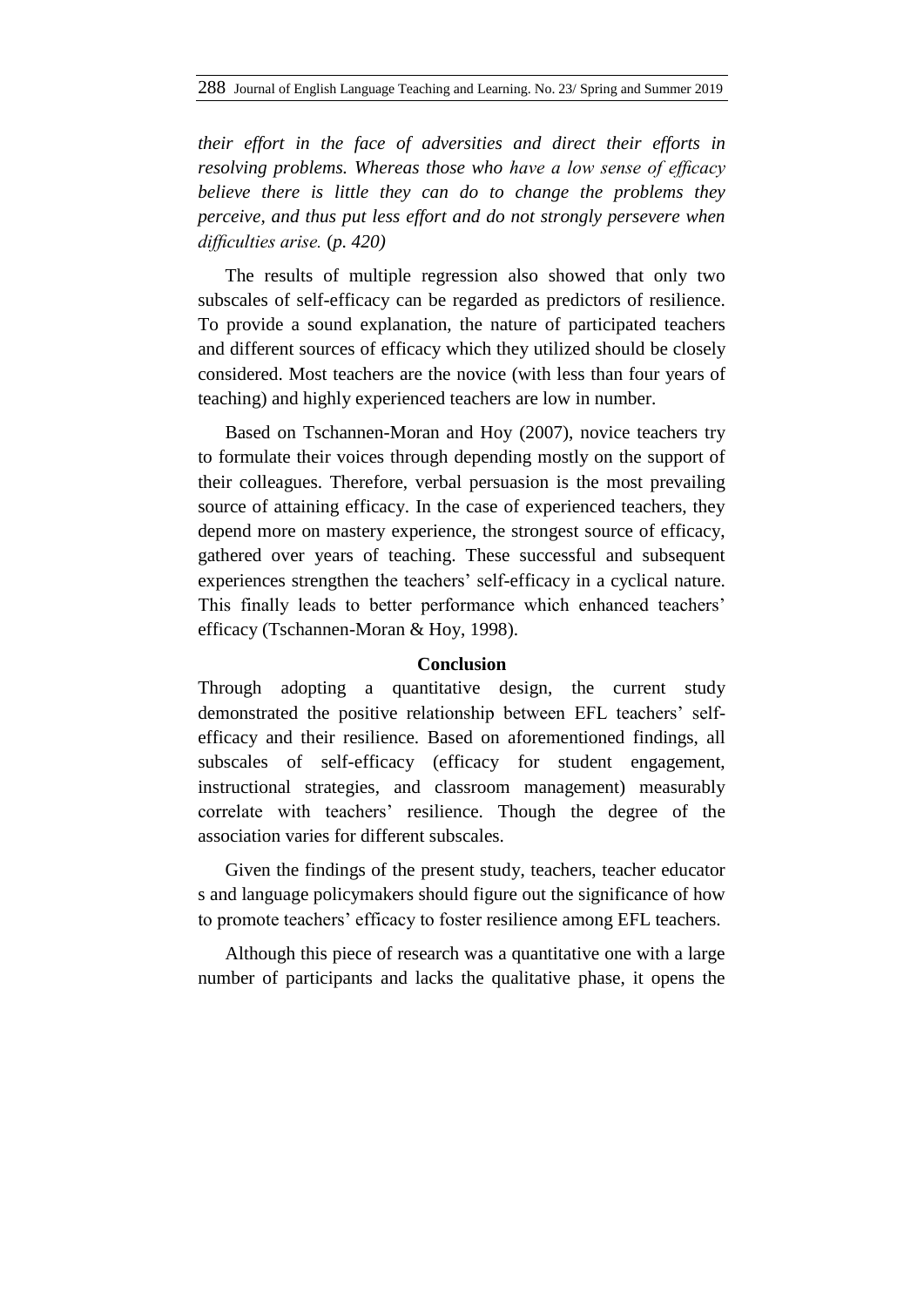path to development of resilience through prompting self-efficacy. Theoretically, the current study brings some empirical evidence that self-efficacy of teachers and their resilience could be related. Therefore, it encourages future research for more in-depth investigation of these two qualities for teachers.

#### **References**

- Akbari, R., & Moradkhani, S. (2010). Iranian English teachers' self-efficacy: Do academic degree and experience make a difference? *Pazhuhesh-e Zabanha-ye Khareji, 56,* 25 -47.
- Bandura, A. (1977). "Self-efficacy: Toward a unifying theory of behavioral change". *Psychological Review. 84(2)*: 191-215.
- Beltman, S., Mansfield, C., & Price, A. (2011). Thriving not just surviving: A review of research on teacher resilience*. Educational Research Review, 6 (3),* 185-207.
- Caprara, G. V., Barbaranelli, C., Borgogni, L., & Steca, P. (20 03). Efficacy beliefs and determinants of teachers' job satisfaction. *Journal of Educational Psychology, 95,*821-832.
- Castro, A. J., Kelly, J., & Shih, M. (2009). Resilience strategies for new teachers in high-needs areas. *Teaching and Teacher Education, 26 (3),* 622–629.
- Chan, D. W. (2008). General, collective, and domain-specific teacher selfefficacy among Chinese prospective and in-service teachers in Hong Kong. *Teaching and Teacher Education, 24,* 1057 -1069
- Connor, K. M., & Davidson, J. R. T. (2003). Development of a new resilience scale: The Connor–Davidson Resilience Scale (CDRISC). *Depression and Anxiety, 18,* 76-82.
- Chesnut, S. R., & Burley, H. (2015). Self-efficacy is a predictor of commitment to the teaching profession: A meta-analysis. *Educational Research Review, 15*, 1 -16.
- Cruz, M. J., & Arias, P. F. (2007). Comparative analysis of expectancies of efficacy in in-service and prospective teachers. *Teaching and Teacher Education, 24*, 641 -652.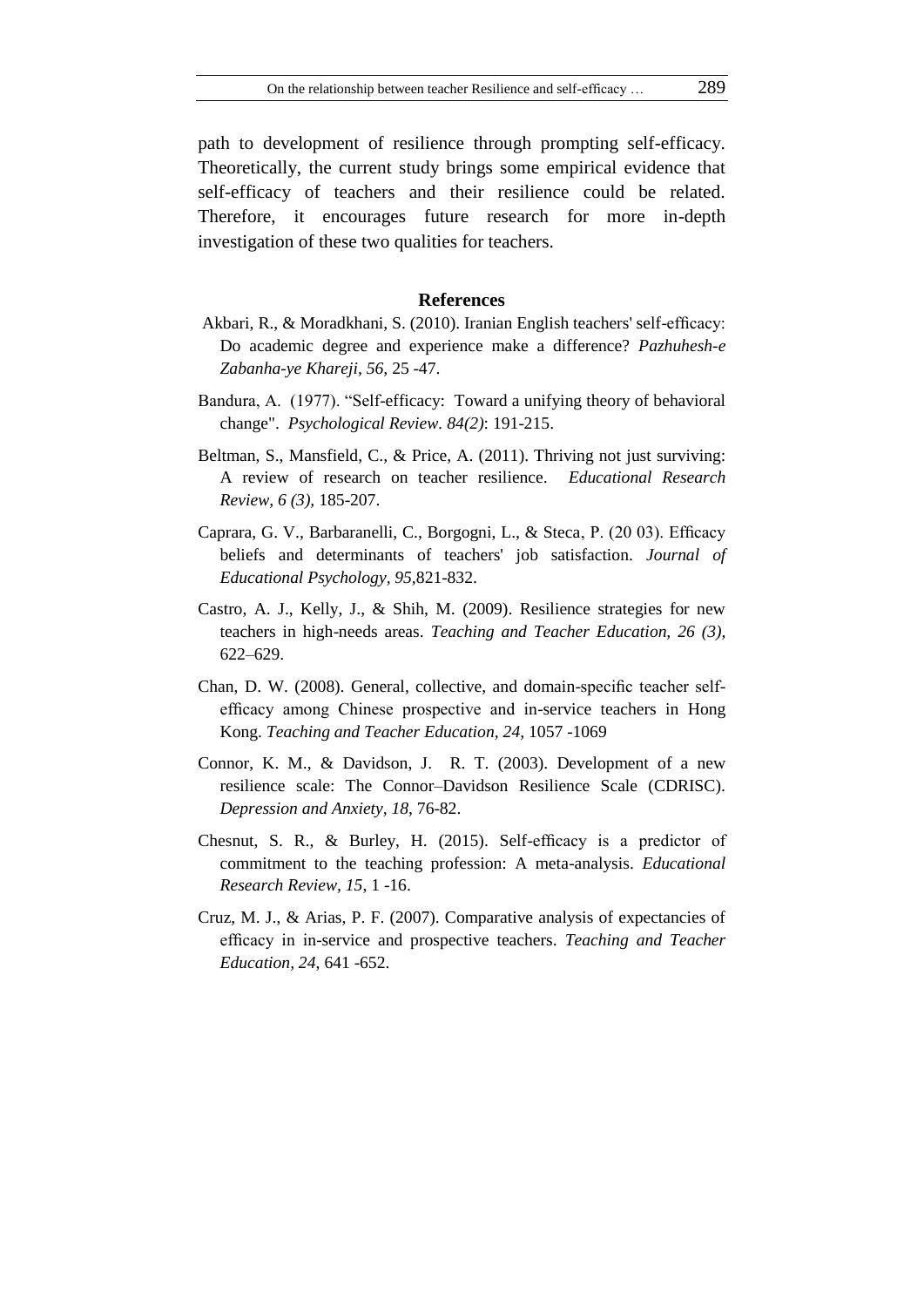- Day, C. (2008). Committed for life? Variations in teachers' work, lives and effectiveness. *Journal of Educational Change, 9 (3),* 243–260.
- Day, C., & Gu, Q. (2014*). Resilient teachers, resilient schools: Building and sustaining quality in testing times*. Oxon, UK: Routledge.
- Day, C., &Gu, Q. (2007). Variations in the conditions for teachers' professional learning and development: Sustaining commitment and effectiveness over a career. *Oxford Review of Education, 33(4),* 423-443.
- Doney, P. A. (2013). Fostering resilience: A necessary skill for teacher retention. *Journal of Science Teacher Education, 24(4),* 645- 664.doi:10.1007/s10972-012-9324-x
- Gencer, A. S., & Cakiroglu, J. (2007). Turkish pre-service science teachers' efficacy beliefs regarding science teaching and their beliefs about classroom management. *Teaching and Teacher Education, 23*,664- 675.
- Ghanizadeh, A., & Moafian, F. (2011). The relationship between Iranian EFL teachers' sense of self-efficacy and their pedagogical success in language institutes. *The Asian EFL Journal, 13*, 249- 272.
- Gu, Q., & Day, C. (2007). Teachers' resilience: A necessary condition for effectiveness. *Teaching and Teacher Education, 23,* 1302–1316.
- Gu, Q., & Day, C. (2013). Challenges to teacher resilience: Conditions count. *British Educational Research Journal, 39(1)*, 22-44.
- Gu, Q., & Li, Q. (2013). Sustaining resilience in times of change: Stories from Chinese teachers. *Asia-Pacific Journal of Teacher Education, 41(3),* 288-303.
- Gu, Q., & Li, Q. (2015). Resilience of Chinese teachers: Confirming a new construct. Paper presented at the 16th Biennial Conference of the European Association for Research on Learning and Instruction (EARLI), Limassol, Cyprus, August. Cited in teacher education. In R. Brandenberg, S. McDonough, J. Burke, & S. White (Eds.), *Teacher Education: Innovation, intervention and impact* (pp. 211-229). Singapore: Springer.
- Henderson, N., & Milstein, M. M. (2003). *Resiliency in schools: Making it happen for students and educators.* Thousand Oaks, CA: Corwin Press.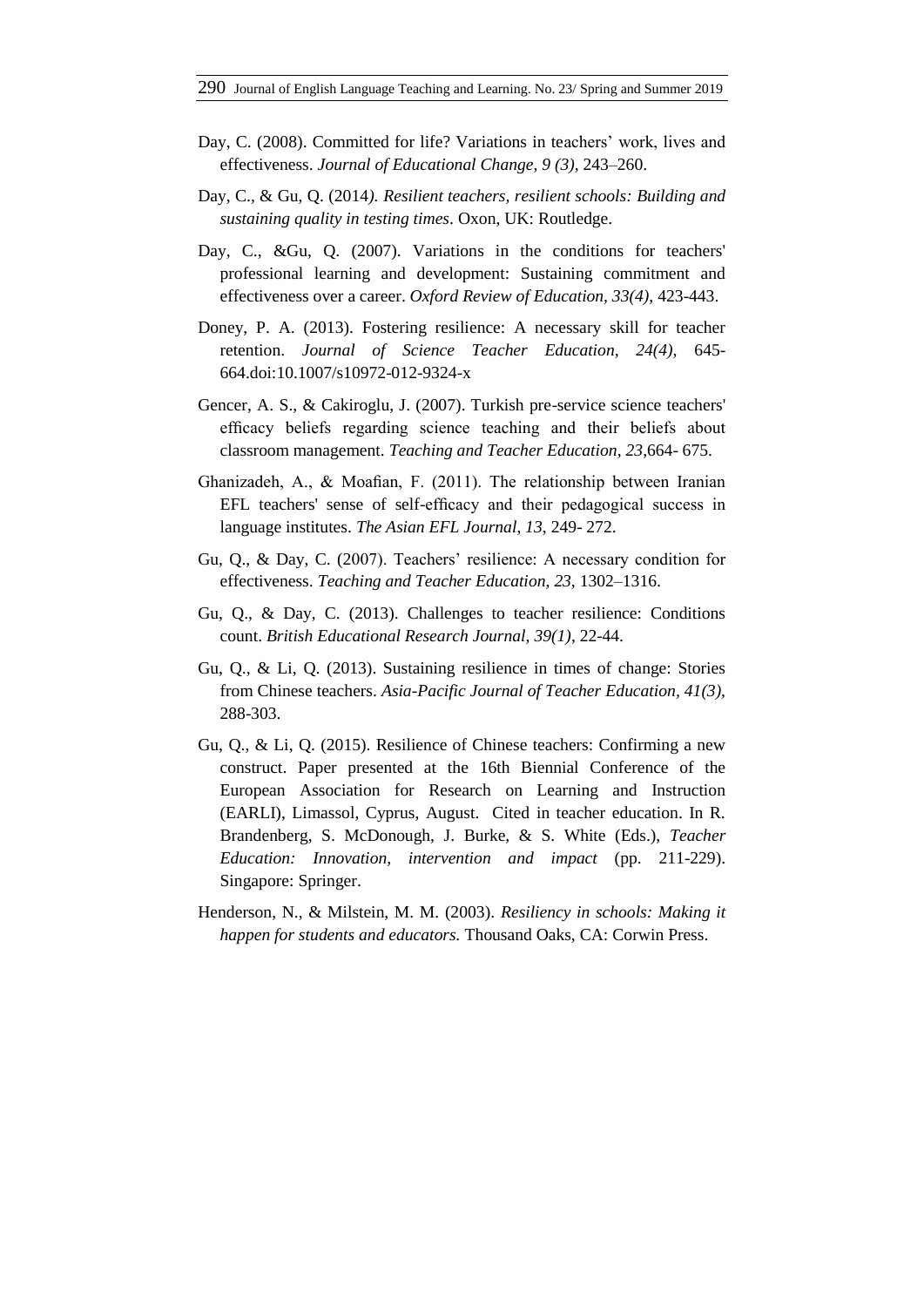- Hong, J.Y. (2012). Why do some beginning teachers leave the school, and others stay? Understanding teacher resilience through psychoogical lenses. *Teachers and Teaching: Theory and Practice, 18 (4),* 417 –440.
- Hoy, A. W., & Spero, R. B. (2005). Changes in teacher efficacy during the early years of teaching: A comparison of four measures. *Teaching and Teacher Education, 21*, 343 -356.
- Huang, X., Liu, M., & Shiomi, K. (2007). An analysis of the relationships between teacher efficacy, teacher self-esteem, and orientations to seeking help. *Social Behavior and Personality, 35*, 707 -716.
- Kumaravadivelu, B. (2006). *Understanding language teaching: From method to post method.* New Jersey: Lawrence Erlbaum Associates, Inc.
- Lee, V. E., Dedrick, R. F., & Smith, J. B. (1991). The effect of the social organization of schools on teachers' efficacy and satisfaction. *Sociology of Education. 64(3),* 190-208.
- Mansfield, C. F., Beltman, S., Weatherby-Fell, N., & Broadley, T. (2016). Classroom ready? Building resilience in teacher education. In R. Brandenberg, S. McDonough, J. Burke, & S. White (Eds.), *Teacher Education: Innovation, intervention and impact* (pp. 211-229). Singapore: Springer.
- Mansfield, C.F., Beltman, S., Price, A., & McConney, A. (2012). 'Don't sweat the small stuff': Understanding teacher resilience at the chalk face. *Teaching and Teacher Education, 28 (3),* 357– 367.
- Rahimi, M., & Zhang, L. J. (2015). Exploring non-native English-speaking teachers' cognitions about corrective feedback in teaching English oral communication. *System, 55,*111-122.
- Ross, J. A., & Bruce, C. (2007). Professional development effects on teacher efficacy: Results of randomized field trial. *The Journal of Educational Research, 101,* 50 - 66.
- Raudenbush, S. W., Rowan, B., & Cheong, Y. F. (1992). Contextual effects on the self-perceived efficacy of high school teachers. *Sociology of Education. 65(2):* 150-167.
- Shaughnessy, M. F. (2004). An interview with Anita Woolfolk: The educational psychology of teacher efficacy. *Educational Psychology Review. 16(2):* 153-176.